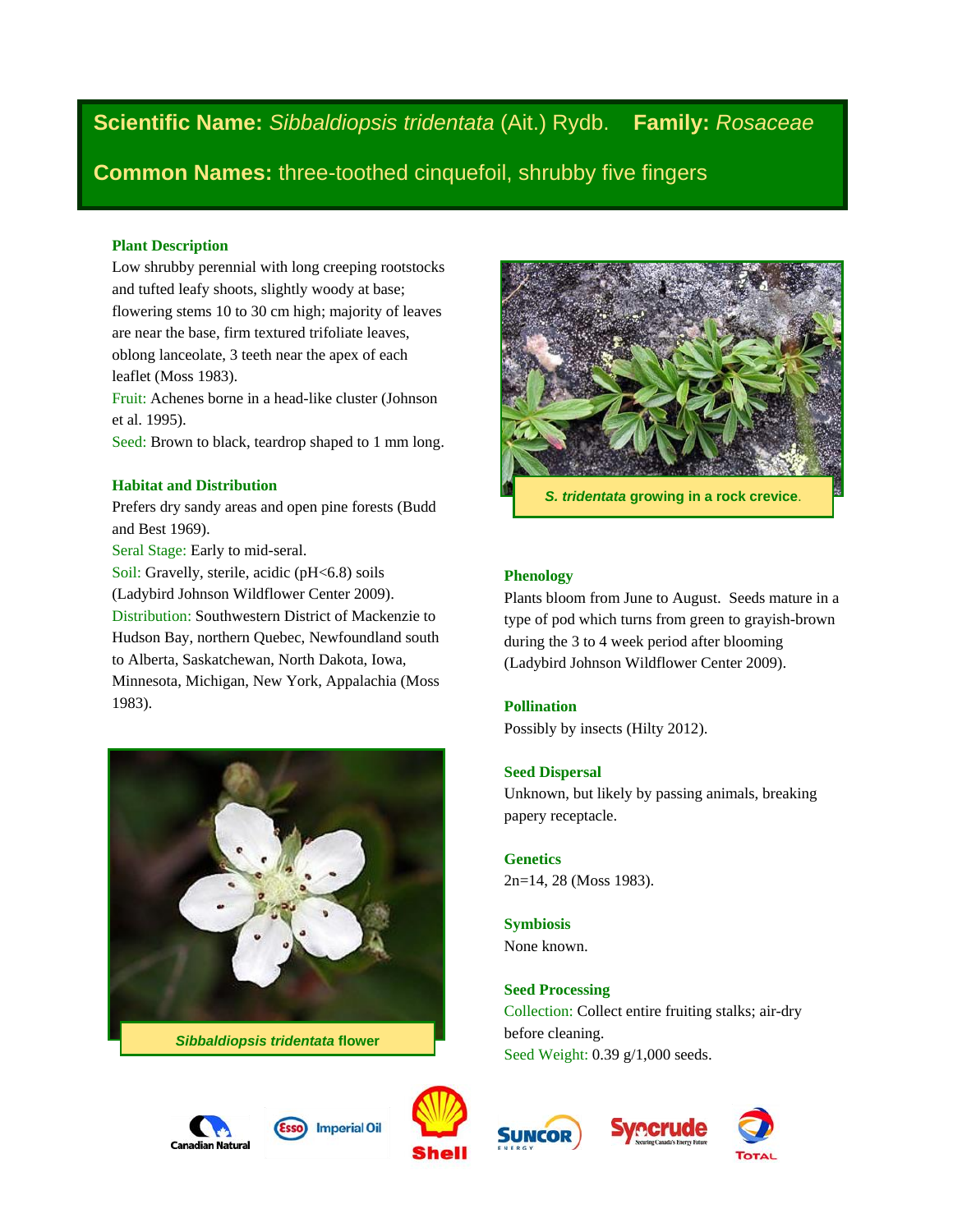Harvest Dates: Middle to late August.

Cleaning: No cleaning required (Schultz et al. 2002). If entire stalks harvested, shake seeds from receptacles after drying. Screens can be used to separate seeds from husks.

Storage Behaviour: No literature found.

Storage: Refrigerate in airtight containers (Ladybird Johnson Wildflower Center 2009).

Longevity: Seed maintains viability after one year of cool dry storage.



**Seeds of** *S. tridentata.* **Seeds are approximately 1 mm long.**

### **Propagation**

Natural Regeneration: *S. tridentata* is clonal and spreads well on early seral sites (Marchand and Roach 1980).

Germination: 60% germination following 4 week cold stratification.

Optimal germination temperature 21˚C to 26˚C: taking on average 21 days to germinate (Marchand and Roach 1980).

Pre-treatment: Cold-moist stratify for 6 weeks (Ladybird Johnson Wildflower Center 2009).





Direct Seeding: Fresh seed sown outdoors after harvest will germinate the next spring. Seedlings do not flower for two years (Ladybird Johnson Wildflower Center 2011).

Vegetative Propagation: Vegetative propagation is *S. tridentata*'s main reproduction method (Marchand and Roach 1980). Plants can reproduce vegetatively by producing new plants from underground runners and are best divided in the fall (Hilty 2012).

#### **Aboriginal/Food Uses**

No literature found.

### **Reclamation Potential**

*S. tridentata* was shown to be resistant to compaction and can grow in low nutrient conditions. In a case study done by Olfelt et al. (2009), *S. tridentata* successfully revegetated cliff edges disturbed by recreational activities.

Has been used in green roof landscaping study with 99% survival after one growing season (Wolf and Lundholm 2008).

### **Commercial Resources**

Availability: Is available commercially in Alberta (ANPC 2010). Cultivars: None.

#### **Notes**

Synonym *Potentilla tridentata* (Budd and Best 1969, Schultz et al. 2002). *Sibbaldiopsis tridentata* is listed as 96% intact (less occurrences than expected) in the Alberta oil sands region (Alberta Biodiversity Monitoring Institute

2014).

# **Photo Credits**

Photos 1 and 2: Walter Muma @ Ontariowildflowers.com Photo 3: Wild Rose Consulting, Inc.

### **References**

Alberta Biodiversity Monitoring Institute, 2014. The status of biodiversity in the oil sands region of